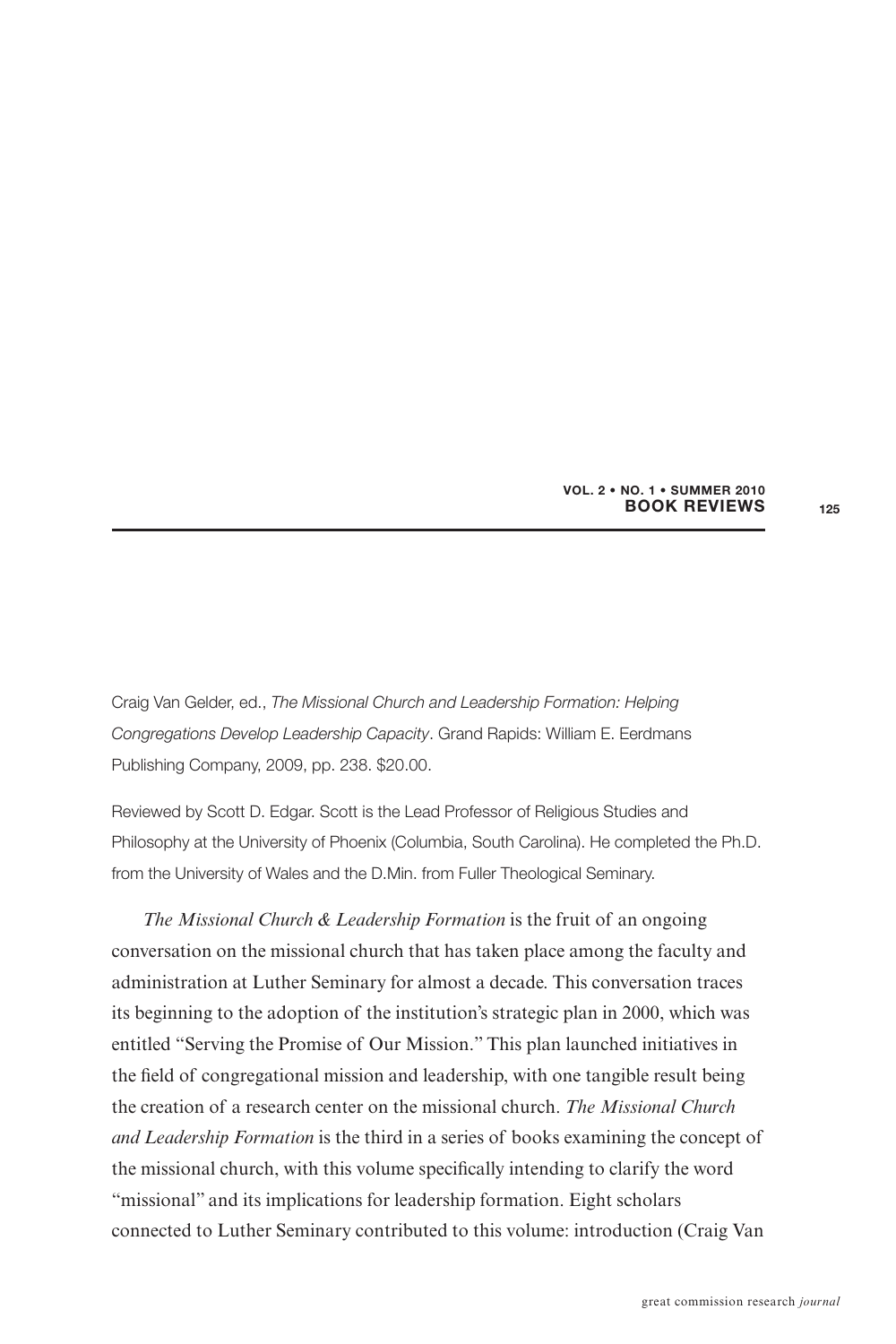Gelder), three chapters on missional leadership formation in relation to theological education (Craig Van Gelder, Kyle J. A. Small, Richard H. Bliese), three chapters on missional leadership formation in relation to congregations (Scott Cormode, Sharon Henderson Callahan, Dave Daubert), and two chapters on missional leadership formation in relation to recent research (Terri Martinson Elton, Kristine M. Stache).

This book builds on the seminal work of Lesslie Newbigin who applied lessons gleaned from his years of missionary service in India to the increasingly post-Christian culture of England in the 1980's. A tangible result of this application in the United Kingdom was a movement known as the Gospel and Our Culture (GOC) conversation. Since the Gospel and Our Culture movement landed on American shores, Van Gelder has been a leading voice in this conversation.

Supported by the contributions of various authors writing in their area of specializations, the work as a whole has several strengths. Although the volume has some overlap in material and repeats some aspects of the conversation in certain chapters, the contributors provide a unified voice in the missional church conversation. Furthermore, the contributors pick up critical parts of the conversation related to leadership formation and demonstrate a significant level of collaboration in the volume.

First, the work is characterized by some compelling theological arguments related to the very nature of the church and its necessary activities (mission) in the world. On this point the contributors provide significant biblical and theological grounding to the concept of the missional church: connecting the church to the *missio Dei.* Throughout the volume, the contributors build on this foundation. In summary, this theological foundation asserts that "mission" is the work of the triune God who calls and sends the church into the world. As such the Holy Spirit is instrumental in preparing and guiding the church to participate fully in God's mission. The work of the Spirit in the church is a process whereby He brings every area of the believer's life and the local congregation's activities under the leadership of God's redemptive reign. Consequently, this book is to be commended for its intentionality in grounding practice to theological foundations.

A second strength of *The Missional Church and Leadership Formation* is that it provides an outstanding overview of the history of theological education (Van Gelder, chapter one), and an insightful critique of the purpose and objectives of theological education (Small, chapter two). In addition, Small demonstrates a thorough understanding of the issues related to the purpose of theological education. Small's proposals provide steps toward connecting the task of